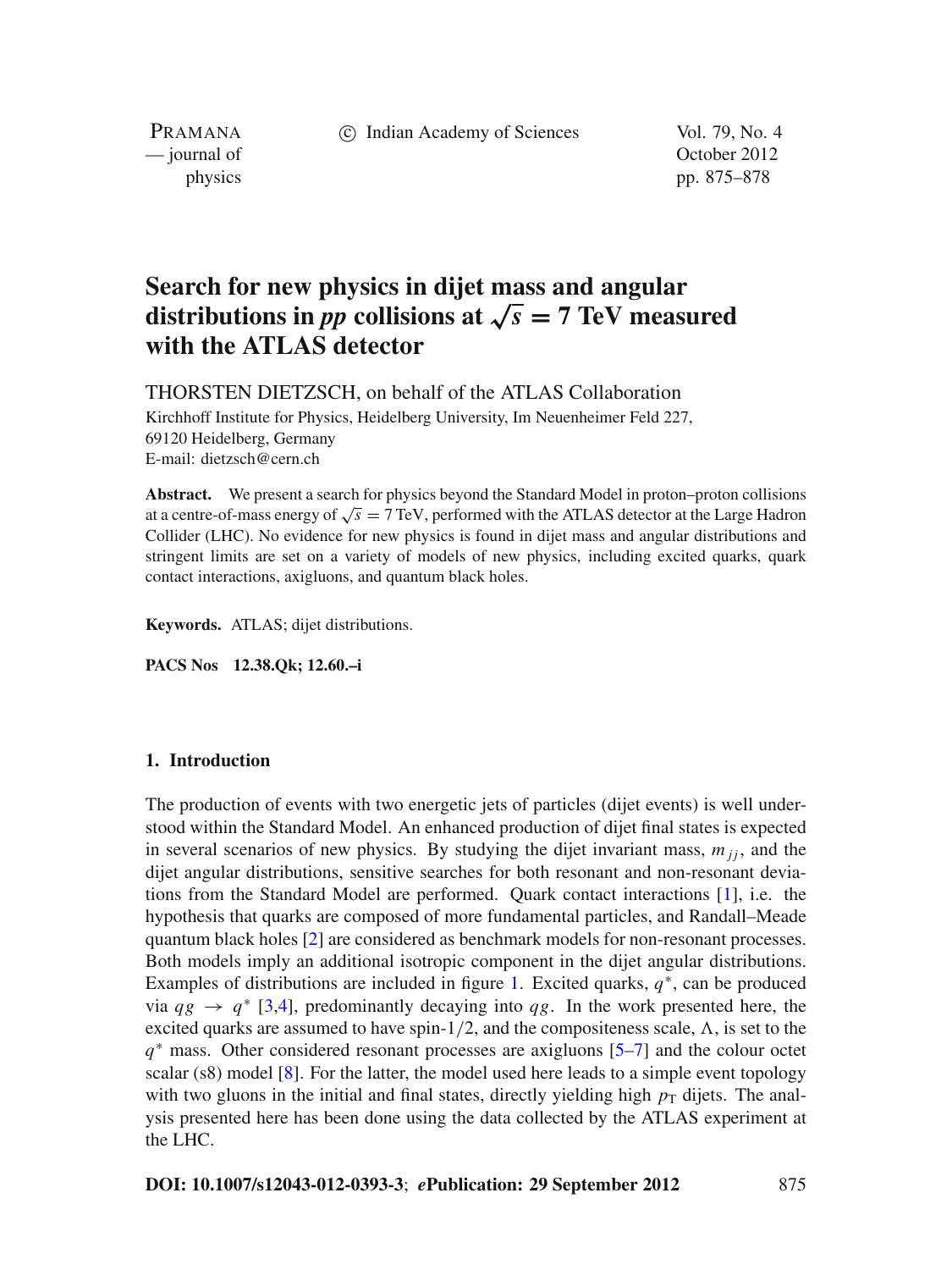<span id="page-1-0"></span>

**Figure 1.** The observed (filled points) and expected (histograms) distributions for (a)  $\chi$  and (b)  $F_{\chi}(m_{ij})$ . QCD predictions are shown with systematic uncertainties (narrow bands) and data with statistical uncertainties (taken from ref. [\[9](#page-3-2)]).

<span id="page-1-1"></span>

| Analysis                          | Model                                                  | Characteristic quantity                                         | 95% CL Limits (TeV)  |                      |
|-----------------------------------|--------------------------------------------------------|-----------------------------------------------------------------|----------------------|----------------------|
|                                   |                                                        |                                                                 | Expected             | Observed             |
| Angular<br>$36 pb^{-1}$           | Contact interaction<br>Quantum black hole              | Compositeness scale $\Lambda$<br>Quantum gravity scale $M_D$    | 5.7<br>3.49          | 9.5<br>3.78          |
| Resonance<br>$0.81~{\rm fb}^{-1}$ | Excited quark $q^*$<br>Axigluon<br>Colour octet scalar | Excited quark mass<br>Axigluon mass<br>Colour octet scalar mass | 2.77<br>3.02<br>1.71 | 2.91<br>3.21<br>1.91 |

**Table 1.** The 95% CL lower limits on the characteristic mass and energy scales of some of the models of new physics, studied in [\[9](#page-3-2)[,10](#page-3-3)].

# **2. Dijet angular analysis**

In the dijet angular analysis,  $36 pb^{-1}$  of data collected in 2010 are studied in the two variables  $\chi = \exp(|\Delta y|)$  and  $F_\chi(m_{jj})$ , defined [\[8a\]](#page-3-4) as  $F_\chi(m_{jj}) = [N_{\text{events}}(|\Delta y| <$  $1.2$ // $N_{\text{events}}$ ( $|\Delta y| < 3.4$ ) $(m_{ij})$ . The choice of these quantities is motivated by the expected deviations, in various new physics scenarios, from the flat QCD prediction in the differential  $\chi$  spectra and in the  $F_{\chi}(m_{jj})$  distribution. The analysis adopts a Monte Carlodriven background estimation, achieving NLO precision by multiplying LO PYTHIA QCD simulations with bin-by-bin *k*-factors. Systematic uncertainties are convoluted via MC pseudoexperiments. The resulting distributions are displayed in figure [1.](#page-1-0) No evidence for new physics is found. Table [1](#page-1-1) shows the limits obtained on models of contact interactions and quantum black holes. The full analysis details, including limits on additional models, are given in ref. [\[9](#page-3-2)].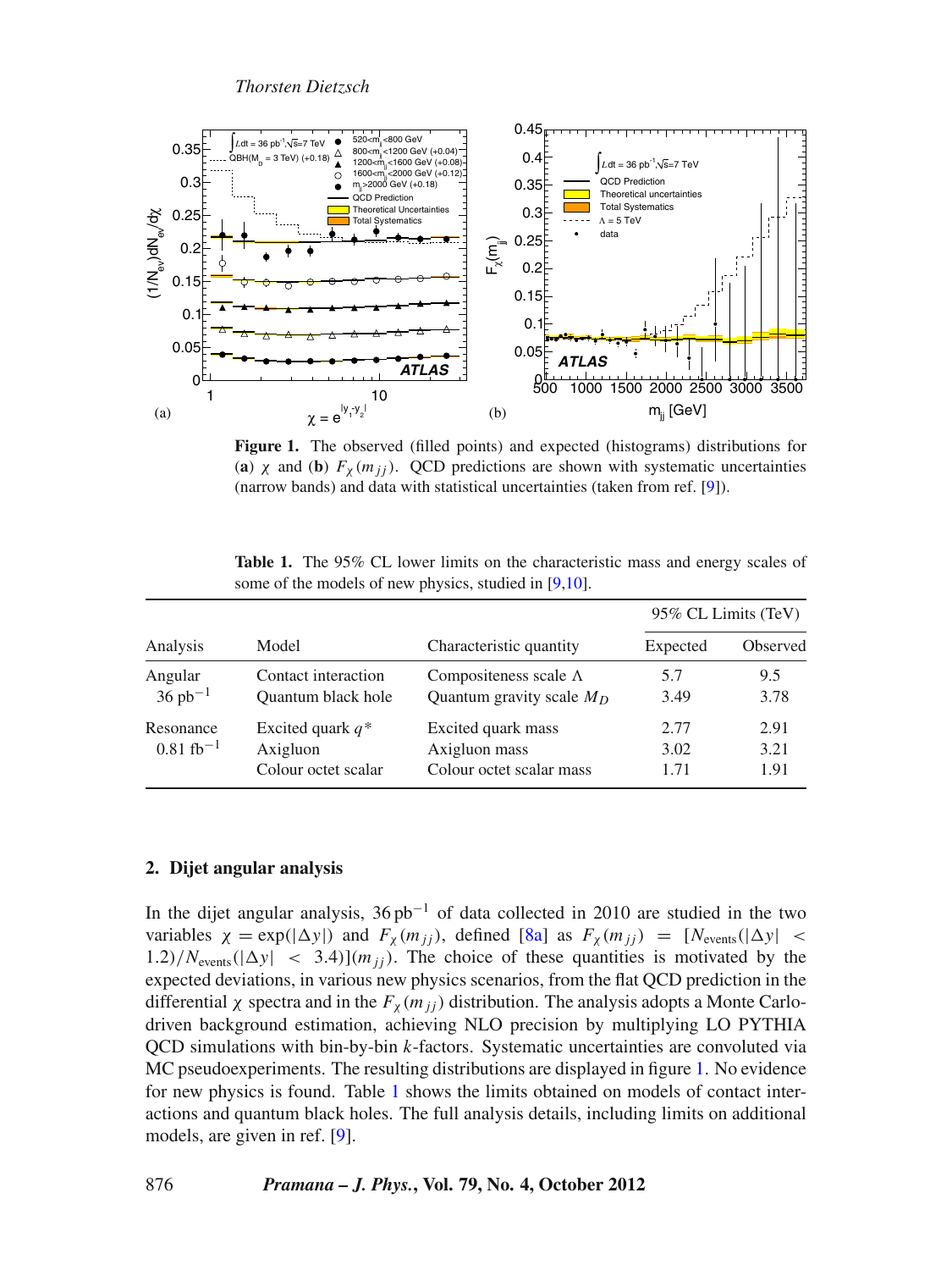<span id="page-2-5"></span>

**Figure 2.** (**a**) The dijet mass distribution for the data and the background fit. (**b**) The 95% CL upper limit on  $\sigma \times A$  (acceptance) as a function of the resonance mass. Predictions for excited quarks  $(q^*)$  and axigluons  $(A)$  are shown, using the MC10 version of the ATLAS MC and MRST PDFs (taken from ref. [\[10](#page-3-3)]).

#### **3. Dijet resonance search**

In the dijet resonance search, the invariant mass of the two leading jets,  $m_{jj}$ , is studied using  $0.81$  fb<sup>-1</sup> of data collected in 2011. The analysis uses an algorithm [\[11](#page-3-5)] that looks for an excess of events over a smooth background by means of the function  $f(x)$  = *p*<sub>1</sub>(1 − *x*)<sup>*p*<sub>2</sub> *x*<sub>*p*</sub><sup>3+*p*<sub>4</sub> ln *x*</sup>, with  $x \equiv m_{jj}/\sqrt{s}$  and the fit parameters *p<sub>i</sub>*. No resonant structure</sup> is found (see figure [2\)](#page-2-5). The resulting limits on models of excited quarks, axigluons and colour octet scalars are presented in table [1.](#page-1-1) Reference [\[10\]](#page-3-3) contains further information, including the limits obtained on generic Gaussian resonance models.

#### **4. Conclusions**

We have used the invariant mass and angular distributions of dijet events collected by the ATLAS experiment at the LHC to set limits on various models of new physics. The forthcoming data will allow us to discover new phenomena or significantly improve our limits.

## **References**

- <span id="page-2-0"></span>[1] E Eichten, I Hinchliffe, K Lane and C Quigg, *Re*v*. Mod. Phys.* **56**, 579 (1984)
- <span id="page-2-1"></span>[2] P Meade and L Randall, *J. High Energy Phys.* **05**, 003 (2008)
- <span id="page-2-2"></span>[3] U Baur, I Hinchliffe and D Zeppenfeld, *Int. J. Mod. Phys.* **A2**, 1285 (1987)
- <span id="page-2-3"></span>[4] U Baur, M Spira and P M Zerwas, *Phys. Re*v*.* **D42**, 815 (1990)
- <span id="page-2-4"></span>[5] P Frampton, *Phys. Re*v*.* **D81**, 095005 (2010)